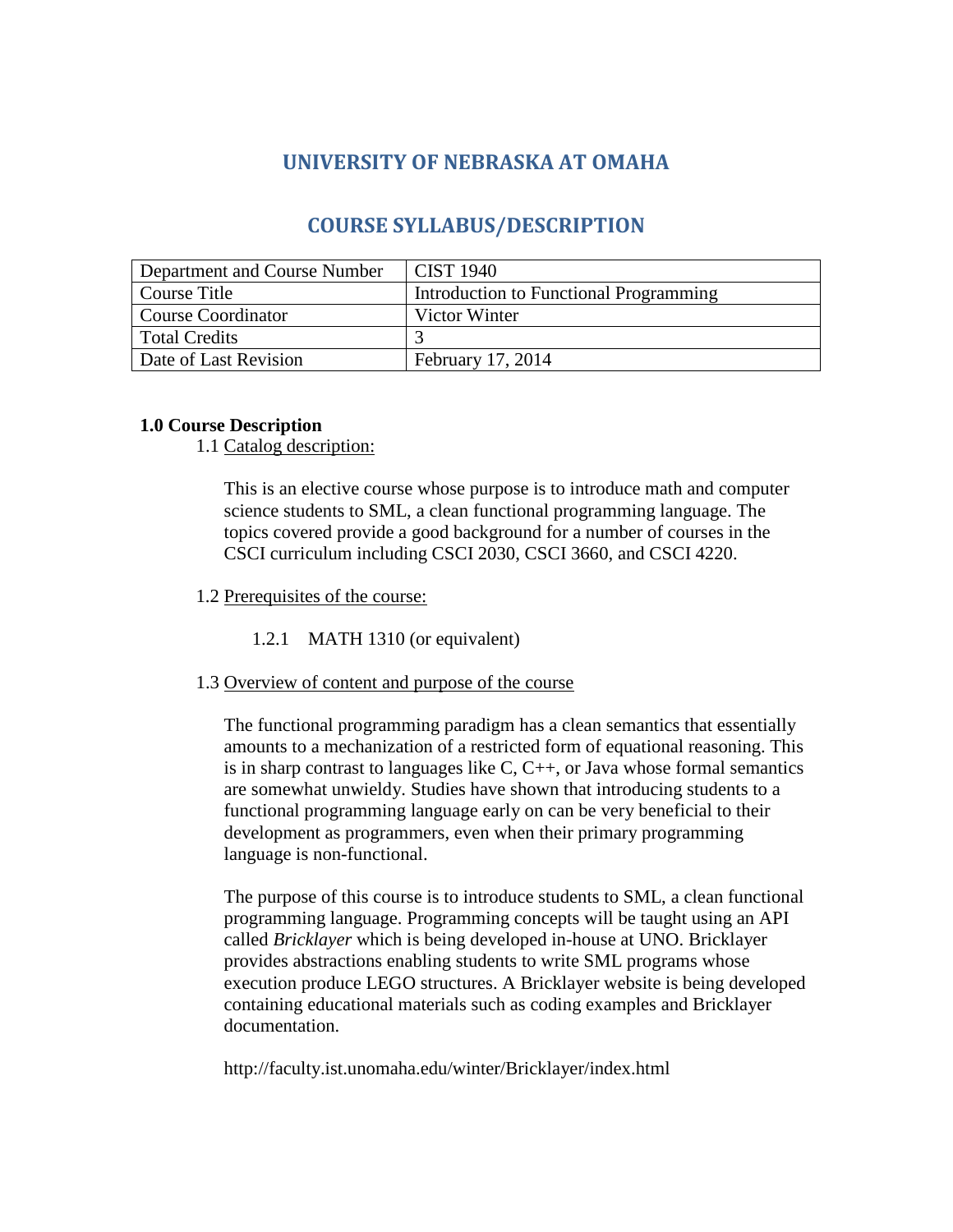The LEGO structures that can be created through Bricklayer together with the functionality provided by Bricklayers API allow for a gentle introduction to recursion.

1.4 Unusual circumstances of the course

None

## **2.0 Course Justification Information**

2.1 Anticipated audience / demand:

This course is an elective intended for students pursuing a degree in computer science and related disciplines.

2.2 Indicate how often this course will be offered and the anticipated enrollment:

This course will be offer annually with an anticipated enrollment of 10-20 students.

2.3 If it is a significant change to an existing course, please explain why it is needed:

NA

## **3.0 List of performance objectives stated in learning outcomes in a student's perspective:**

The student that successfully completes this course will:

- 1. be able to:
	- a. write well-structured non-recursive programs in SML,
	- b. write simple recursive programs in SML,
	- c. apply basic inductive and equational reasoning techniques to develop and reason about simple recursive programs.
- 2. have:
	- a. an increased ability in computational thinking,
	- b. a rudimentary understanding of simple types,
	- c. an understanding of functions as values, and
	- d. a semi-formal understanding of the semantics of the core of the SML programming language.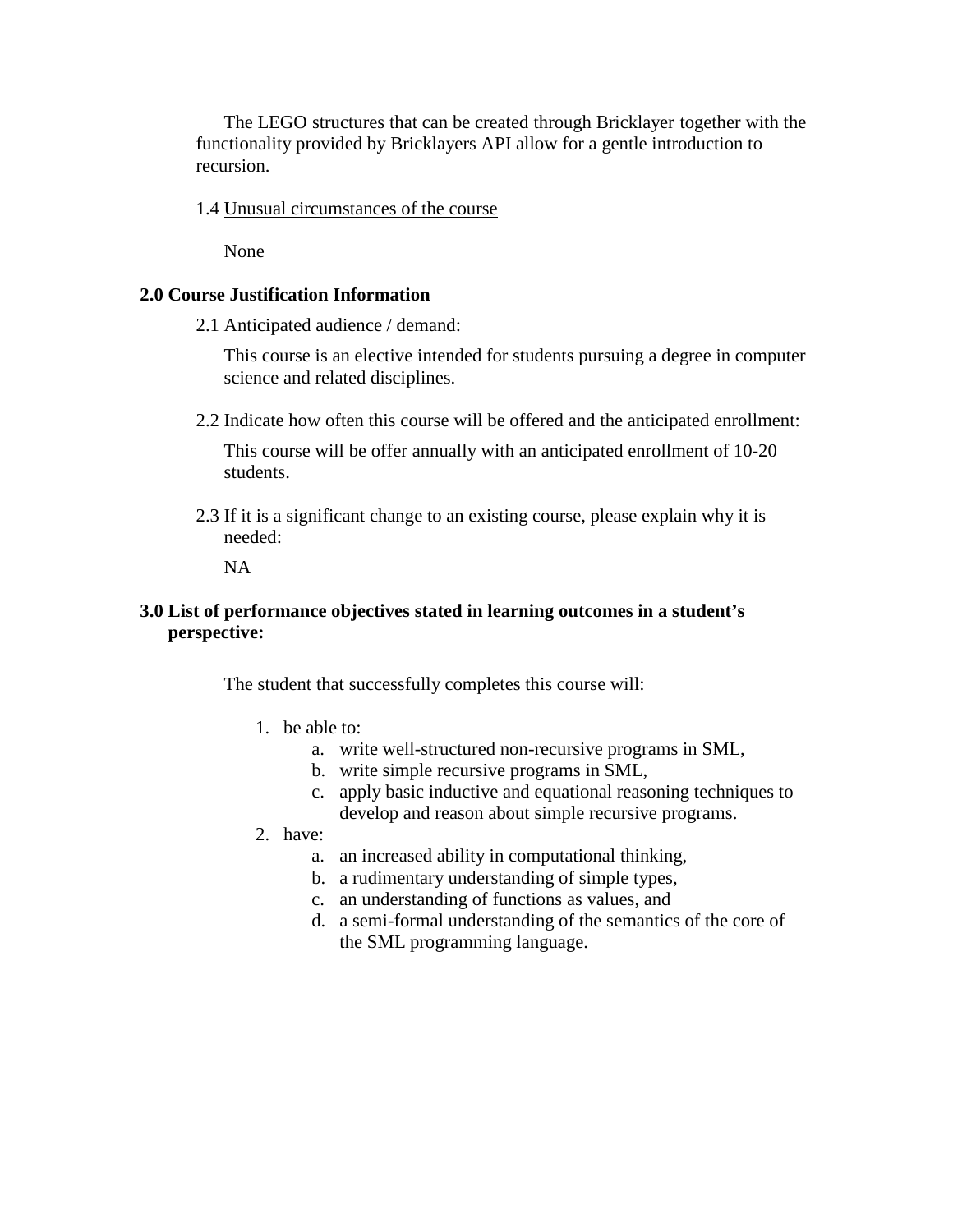## **4.0 Content and Organization**

List of topics covered in chronological sequence

|               | 4.1.1 Inference rule notation (natural deduction)                 |
|---------------|-------------------------------------------------------------------|
|               |                                                                   |
|               | 4.2.1 primitive values and operators                              |
|               | 4.2.2 tuples                                                      |
|               | 4.2.3 declarations                                                |
|               | 4.2.4 functions                                                   |
|               | 4.2.5 simple evaluation rules -- small-step operational semantics |
| $4.2.6$ types |                                                                   |
|               |                                                                   |
|               | 4.3.1 Countability                                                |
|               | 4.3.2 Well-founded Ordering                                       |
|               | 4.3.3 Recursive programs                                          |
|               |                                                                   |
|               |                                                                   |

## **5.0 Teaching Methodology**

#### 5.1 Methods

The primary teaching method will be lecture, demonstration, and discussion. Examples and exercises will be primarily based on LEGO structures that can be created using Bricklayer. Given the artistic possibilities of LEGO, a successful type of assignment is an open-ended "art show". Students can work in groups or individually to create any LEGO structure they desire and the results will be viewed by all during class. Such art shows have proven to be extremely motivating.

5.2 Student role in the course

The student is expected to attend lectures, participate in discussion on assigned readings, complete assigned homework problems, quizzes, and pass a midterm and final examination.

5.3 Contact hours:

3 hours per week

## **6.0 Evaluation Information**

6.1 Describe the typical types of student projects that will be the basis for evaluating student performance: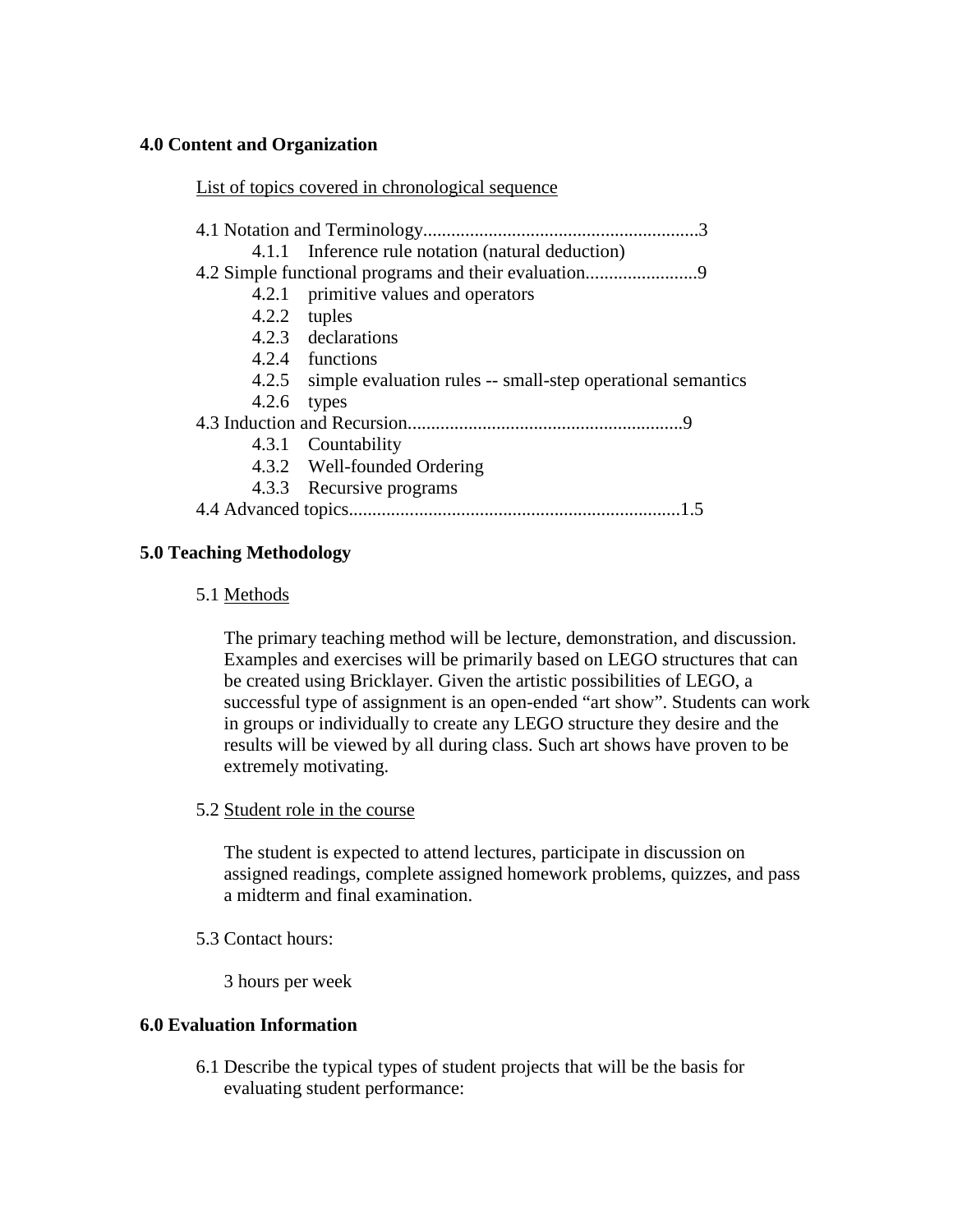Student products will be examinations, on-line quizzes as well as homework assignments consisting of hand-solved problems as well as programs written in SML.

6.2 Basis for determining the final grade:

| Homework and Quizzes: | 50% |
|-----------------------|-----|
| Midterm:              | 25% |
| l Final:              | 25% |

6.3 Grading scale

Grades will range from A to F, with the specifics given by the table shown below. This information will be contained in the course outline and made available on the first day of class.

| Grade                | <b>Point Value</b> |
|----------------------|--------------------|
| $A+$                 | $96 \le x \le 100$ |
| $\mathsf{A}$         | $92 \le x < 96$    |
| $A-$                 | $89 \le x < 92$    |
| $B+$                 | $86 \le x < 89$    |
| B.                   | $82 \le x < 86$    |
| B-                   | $79 \le x < 82$    |
| $C+$                 | $76 \le x < 79$    |
| $\mathcal{C}$        | $72 \le x < 76$    |
| $\mathsf{C}\text{-}$ | $69 \le x < 72$    |
| D+                   | $66 \le x < 69$    |
| D                    | $62 \leq x < 66$   |
| D-                   | $59 \le x < 62$    |
| F                    | Less than 59       |

#### **7.0 Resource Material**

#### **7.1 Textbook or other required readings used in course**

Ullman, J. D. (1998). *Elements of ML Programming, ML97 Edition (2nd Edition)*. Upper Saddle River, NJ: Prentice-Hall.

## **7.2 Other suggested reading materials, if any**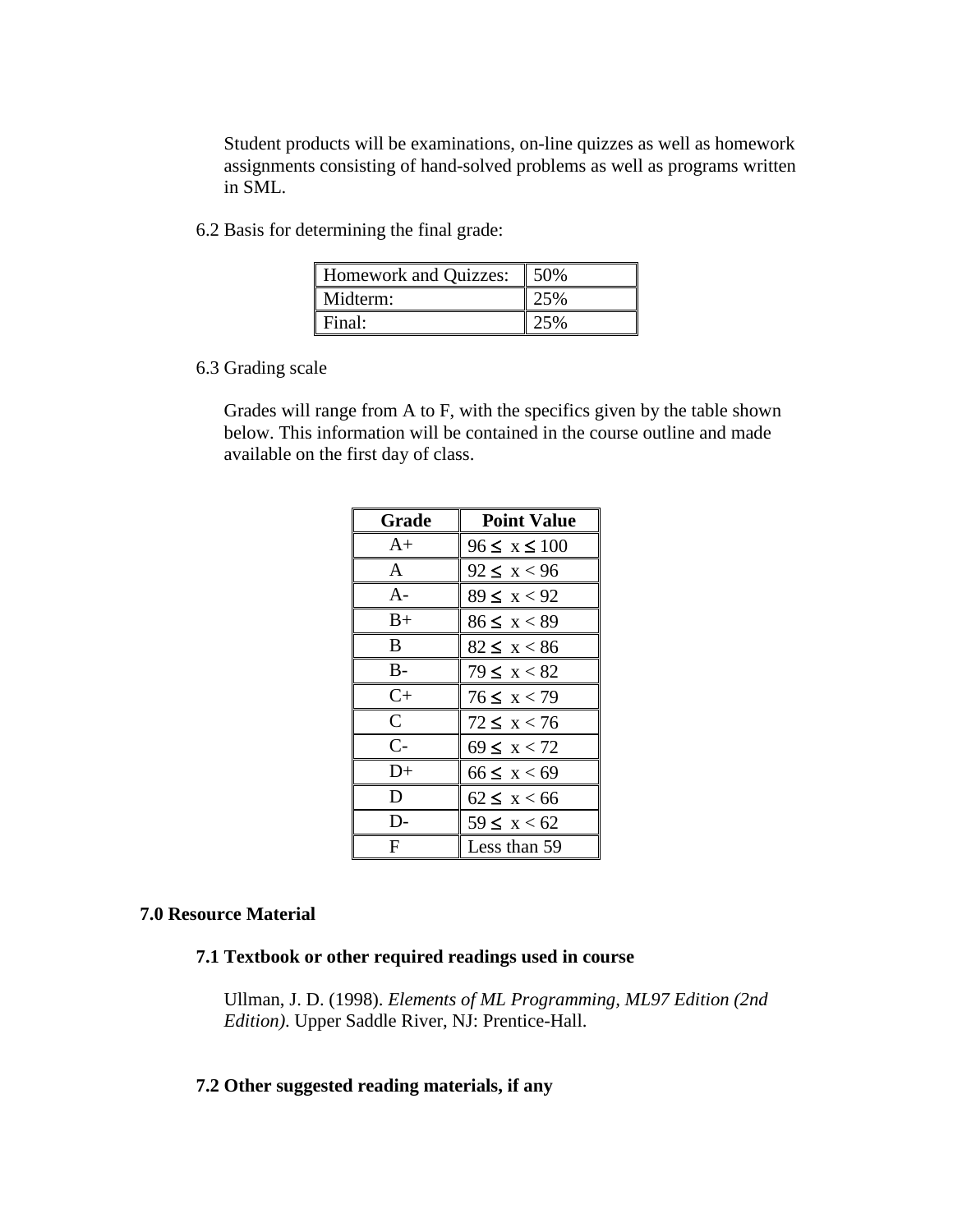Hansen, Michael & Rischel, Hans (1999). *Introduction to Programming using SML (International Computer Science Series)*. New York, NY: Addison-Wesley.

#### **7.3 Current bibliography of resources for student's information**

Paulson, L. C. (1996). *ML for the Working Programmer*. Cambridge, UK: Cambridge University Press.

Gansner, E. R. & Reppy, J. H. (2004). *The Standard ML Basis Library*. Cambridge, UK: Cambridge University Press..

Milner, R., Harper, R., MacQueen, D., & Tofte, M. (1997). *The Definition of Standard ML - Revised*. Cambridge, MA: MIT Press.

Reade, C. (1989). *Elements of Functional Programming*. New York, NY: Addison-Wesley.

Appel, A. W. (1998). *Modern Compiler Implementation in ML*. Cambridge, UK: Cambridge University Press.

Sokolowski, S. (1991). *Applicative High Order Programming - The Standard ML Perspective*. New York, NY: Chapman & Hall Computing.

Bird, R. (2010). *Pearls of Functional Algorithm Design.* Cambridge, UK: Cambridge University Press.

Petricek, T. & Skeet, J. (2009). *Real World Functional Programming: With Examples in F# and C#*. Greenwich, CT: Manning Publications.

Smith, J. B. (2006). *Practical OCaml*. New York, NY: Springer-Verlag.

Cousineau, G., Mauny, M., & Callaway, K. (1998). *The Functional Approach to Programming*. Cambridge, UK: Cambridge University Press.

## **8.0 Other Information:**

8.1 Accommodations statement:

- 8.2 Other:
- 8.3 Author(s):

Victor Winter

## **9.0 Estimate Computer Science Accreditation Board (CSAB) Category Content (class time in hours):**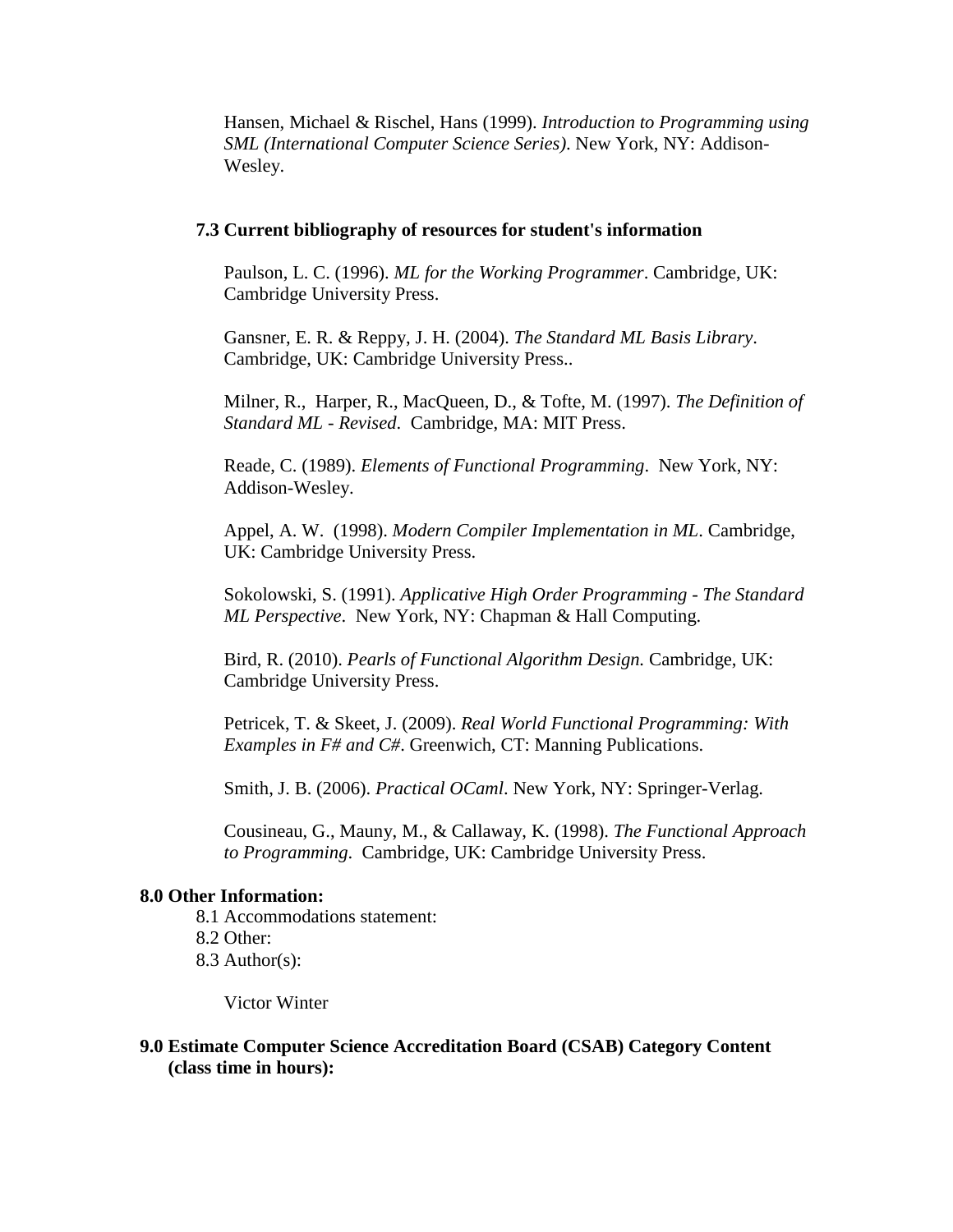| <b>CSAB</b> Category                   | Core | Advanced |
|----------------------------------------|------|----------|
| Data structures                        |      |          |
| Computer organization and architecture |      |          |
| Algorithms and software design         |      |          |
| Concepts of programming languages      |      |          |

#### **10.0 Oral and Written Communications:**

Every student is required to submit at least 0 written reports (not including exams, tests, quizzes, or commented programs) to typically 10 pages and to make 0 oral presentations of typically 0 minutes duration. Include only material that is graded for grammar, spelling, style, and so forth, as well as for technical content, completeness, and accuracy.

#### **11.0 Social and Ethical Issues:**

No coverage

## **12.0 Theoretical content:**

| 12.2 |                              |  |
|------|------------------------------|--|
| 12.3 |                              |  |
|      | 12.3.1 Countability          |  |
|      | 12.3.2 Well-founded Ordering |  |
| 12.4 |                              |  |
| 12.5 |                              |  |
| 12.6 |                              |  |
|      |                              |  |
|      |                              |  |

## **13.0 Problem analysis:**

Students are exposed to problem analysis and problem solving through class examples and programming assignments.

## **14.0 Solution design:**

A sequence of programming assignments provide students with hands-on experience in the design and implementation of functional programs.